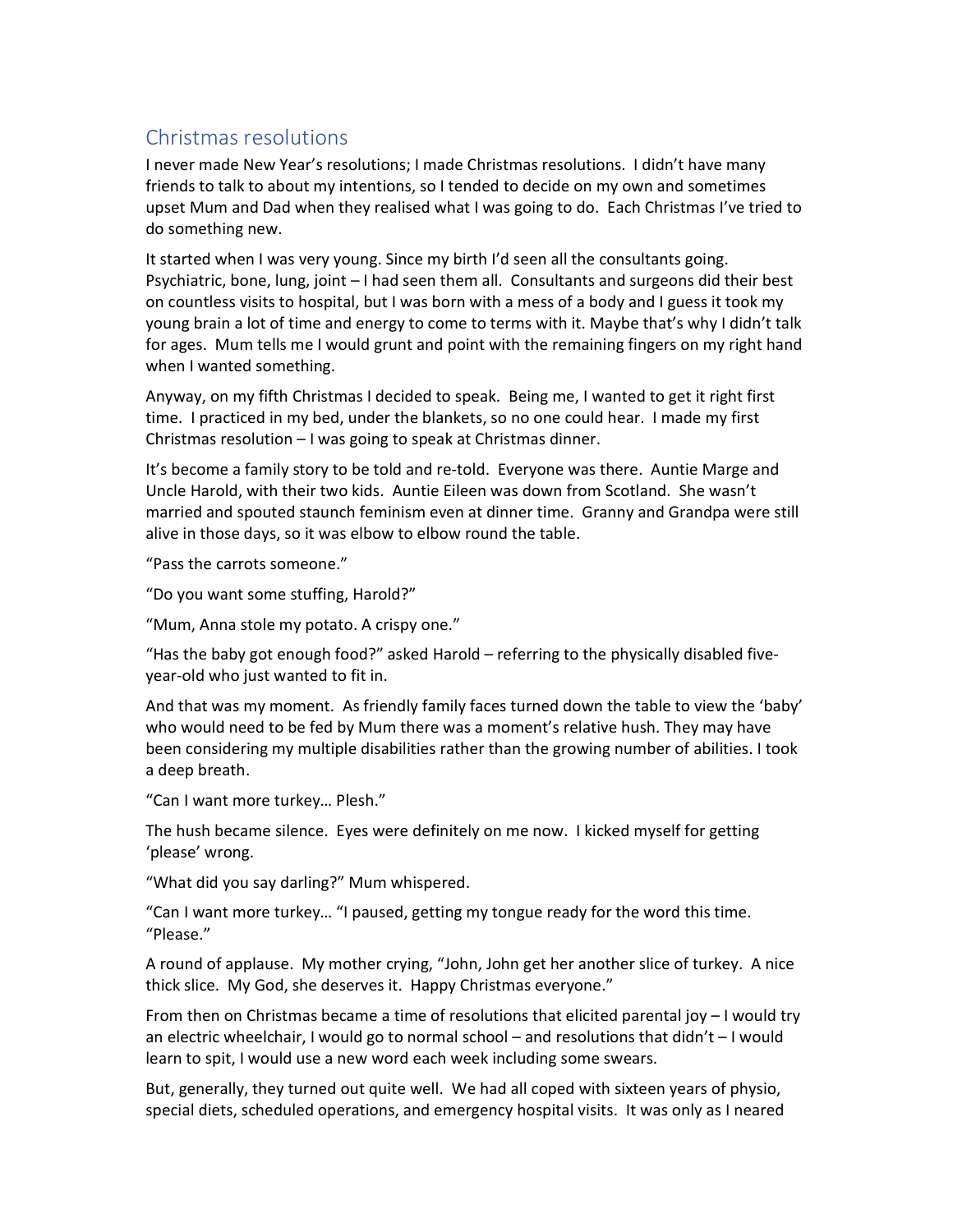adulthood I realised the stress my condition, or multiple conditions, must have put on my parent's marriage. But we had come to my sixteenth Christmas eve and, once again, I made my resolution.

I was in my room carefully and clumsily trying to make myself look nice.

"I'm going out to the pub tonight, Mum." I called through to the living room. My speech by this time was good, though not perfect, but the voicing of my latest resolution made it rise in tone.

There was a pause. I felt so sure my announcement would get a negative response that, when I heard "What time will you be home?" I almost responded with, "Every other kid my age goes to the pub on Christmas eve so why shouldn't the disabled girl?"

I swallowed my excess saliva and my stroppy response, and replied, "Late, don't wait up."

After about five minutes Dad came in, dispatched by the Mother I thought to myself.

"You look nice," he said.

"Thank you," I smiled, despite the fact I knew he had a hidden agenda. "Could you do up my dress. I can't reach."

"Certainly, fair maid."

I leaned forward in the chair and finished putting scrunchies in my hair. It is amazing how dexterous you can be with six fingers shared between two hands.

"Which pub are you going to?"

"I dunno, probably a few," I muttered.

"You are only sixteen."

"Able kids go to the pub." It was a sharp and unnecessary dig. They had been heroes in the way they treated me like any other child, but a girl is allowed to be stroppy once in a while.

"And every other good parent is questioning their daughter about safety and responsibility," my father retorted.

"Just the Lamb and Flag," I said quietly.

"Do you want a lift?"

I looked up at him. Yes, my dad was a hero.

"Thank you, I'll ring Mary and say I'll meet her there."

Mary was my one close friend. You only need one. We'd met in the second week of secondary school, once the novelty of being seen with the kid in the wheelchair had worn off. I'd seen her standing on her own at the side of the playground, always watching, never joining in. We were both different to the other kids, but together our differences didn't seem to matter so much. She was the one who had suggested going to the pub on Christmas Eve, so maybe my resolution did have its roots in a friend.

Dad got me out of the car, I avoided his attempt at a kiss and suggested he left immediately. I could see Mary on the other side of the road, so I rolled down to the crossing and she came to meet me.